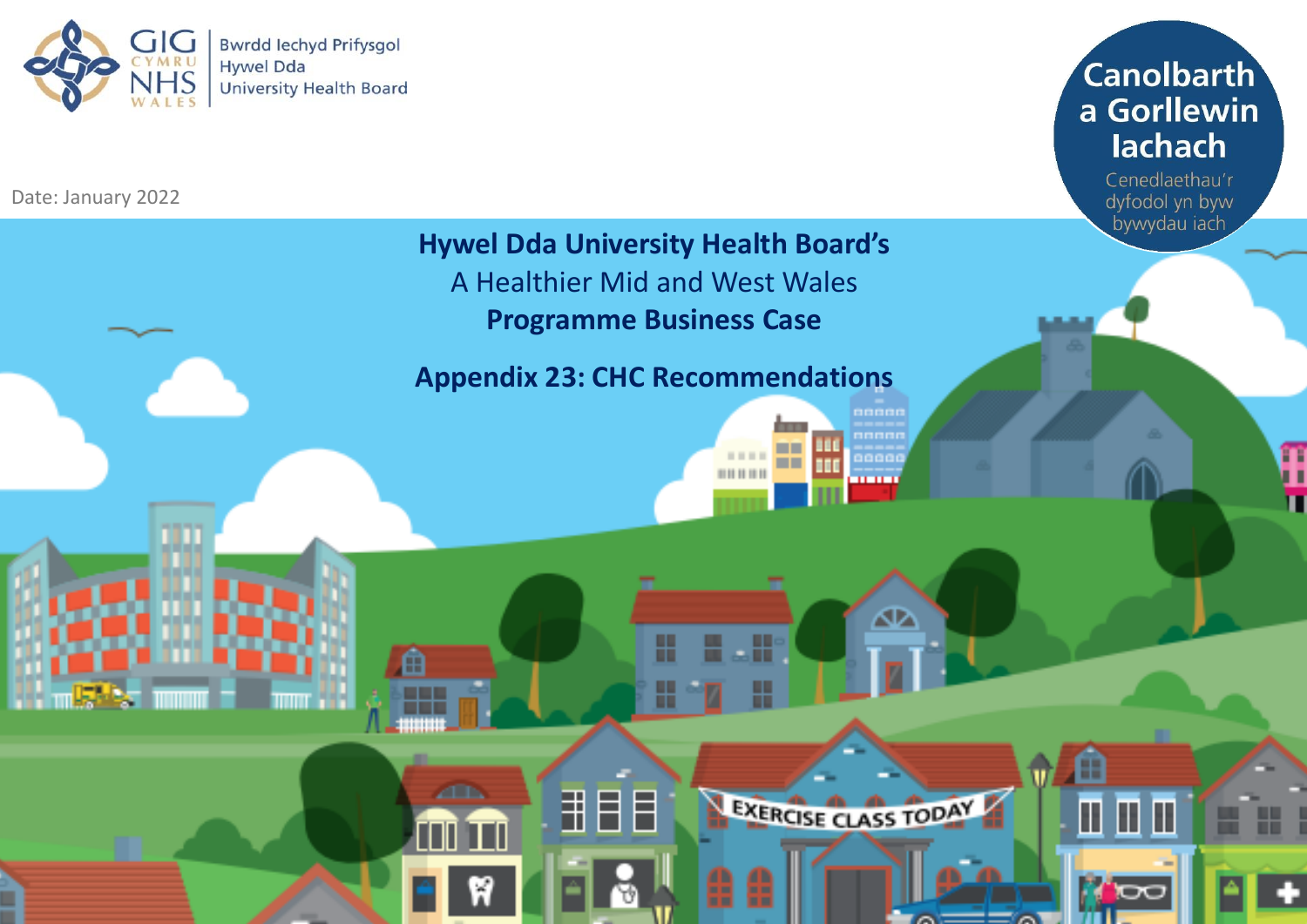

## **Appendix 23: CHC Recommendations**

The table below shows the CHC Recommendations.

We have undertaken to update the CHC as to the status of the Recommendations and to navigate them to where they are addressed in the Programme Business Case.

## **Recommendations**

1. For all services we expect the University Health Board to ensure that no service change can take place which would lead to care that was less safe or of a lesser quality than existing services.

2. We expect the University Health Board to assure the public that no final decisions on removing specific services will be made until a fuller case is developed

3. We expect the University Health Board to engage and where necessary consult further with the public on specific changes as a clearer picture of how new services would run emerges

4. We expect the University Health Board to ensure that plans are in place that put GP practices in a better long-term position as systemic change is developed

5. We expect the University Health Board to make a clear commitment to placing transport at the heart of its strategic plans with a willingness to innovate, a clear understanding of need, and appropriate funding to meet those needs. Transport providers including third sector providers need to be closely involved with planning

6. We expect the University Health Board to prioritise the development of community services given the strategic importance of this change to making further hospital changes

7. We expect the University Health Board to demonstrate how it will achieve better integration with social care, the third sector and carers, working with them to help develop more detailed plans